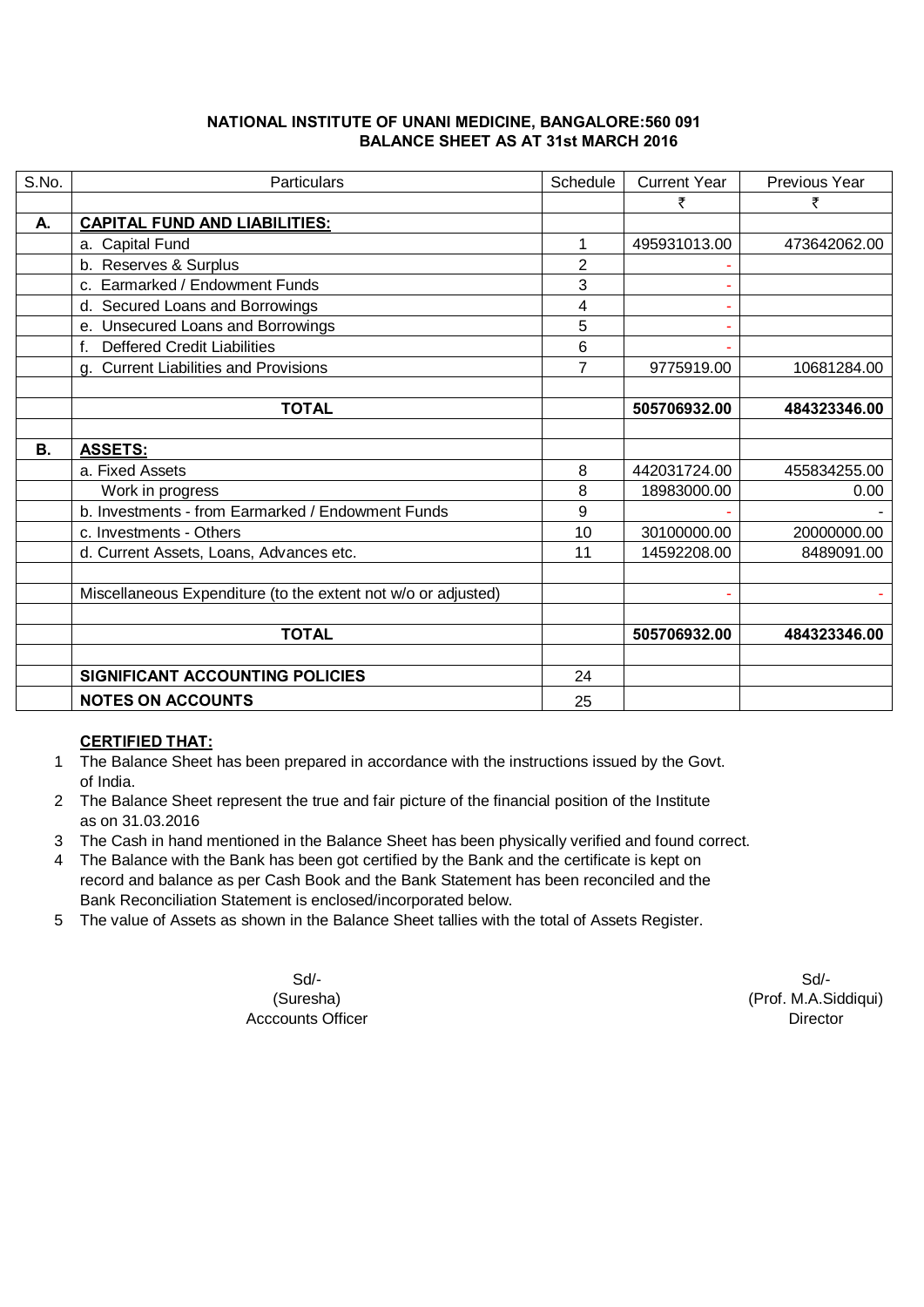## **NATIONAL INSTITUTE OF UNANI MEDICINE, BANGALORE:560 091 INCOME AND EXPENDITURE ACCOUNT FOR THE PERIOD/YEAR ENDED 31.03.2016**

| S.No                    |                                            | Schedul |                     |               |
|-------------------------|--------------------------------------------|---------|---------------------|---------------|
|                         | <b>PARTICULARS</b>                         | e       | <b>Current Year</b> | Previous Year |
|                         |                                            |         | ₹                   | ₹             |
|                         | <b>INCOME</b>                              |         |                     |               |
| 1                       | Income from Sales / Services               | 12      | 3668210.00          | 3352677.00    |
|                         |                                            |         | 210000000.0         |               |
| $\overline{2}$          | Grants/Subsidies                           | 13      | 0                   | 160000000.00  |
| 3                       | Fees & Subscriptions                       | 14      | 3329145.00          | 3009968.00    |
| $\overline{\mathbf{4}}$ | Income from Investments                    | 15      | 0.00                | 0.00          |
| 5                       | Income from Royalty, Publications etc.,    | 16      | 0.00                | 0.00          |
| 6                       | <b>Interest Earned</b>                     | 17      | 4261675.00          | 2286775.00    |
| $\overline{7}$          | Other Income                               | 18      | 558903.00           | 720418.00     |
|                         |                                            |         |                     |               |
|                         |                                            |         | 221817933.0         |               |
|                         | <b>SUB-TOTAL(A)</b>                        |         | 0                   | 169369838.00  |
|                         | <b>EXPENDITURE</b>                         |         |                     |               |
| 1                       | Stock of finished goods & work in progress | 19      | 5582920.00          | 4250680.00    |
|                         |                                            |         | 135416075.0         |               |
| $\overline{2}$          | Establishment expenditure                  | 20      | 0                   | 121147275.00  |
| 3                       | Other Administrative Expenses              | 21      | 38480101.00         | 36383734.00   |
| 4                       | Expenditure on Grants, Subsidies etc.      | 22      |                     |               |
| 5                       | Interest                                   | 23      |                     |               |
| 6                       | Depreciation for the current year          | 8       | 12097816.00         | 11892012.00   |
|                         |                                            |         |                     |               |
|                         |                                            |         | 191576912.0         |               |
|                         | SUB-TOTAL(B)                               |         | 0                   | 173673701.00  |
|                         | Balance being excess of Income over        |         |                     |               |
|                         | Expenditure (A-B)                          |         | 30241021.00         | -4303863.00   |
|                         |                                            |         |                     |               |
|                         | Prior period adjustments                   |         | 7952070.00          | 0.00          |
|                         |                                            |         |                     |               |
|                         | Transfer to Special Reserve (Specify each) |         | ä,                  |               |
|                         |                                            |         |                     |               |
|                         | Transfer to / from General Reserve         |         | ä,                  |               |
|                         |                                            |         |                     |               |
|                         | <b>BALANCE BEING SURPLUS CARRIED</b>       |         |                     |               |
|                         | TO                                         |         | 22288951.00         | -4303863.00   |
|                         | <b>CORPUS/CAPITAL FUND</b>                 |         |                     |               |

(Suresha) Accounts Officer Director

Sd/- Sd/- (Prof. M.A.Siddiqui)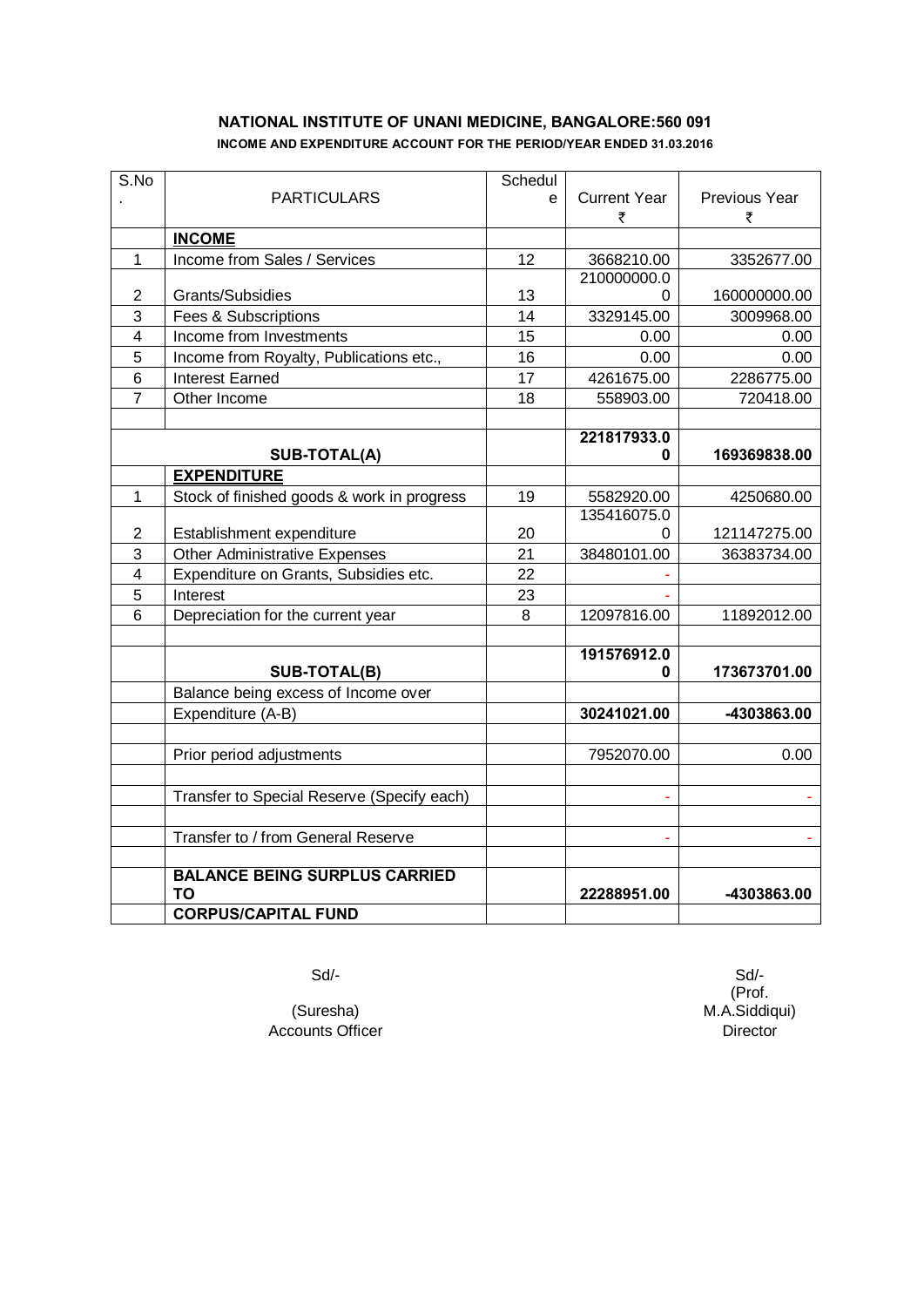## **NATIONAL INSTITUTE OF UNANI MEDICINE, BANGALORE RECEIPTS AND PAYMENTS ACCOUNT FOR THE PERIOD / YEAR ENDED 31.03.2016**

| SI.            | <b>RECEIPTS</b>                                           | <b>Current Year</b> | <b>Previous Year</b> | SI.            | <b>PAYMENTS</b>                                          | <b>Current Year</b> | <b>Previous Year</b> |
|----------------|-----------------------------------------------------------|---------------------|----------------------|----------------|----------------------------------------------------------|---------------------|----------------------|
| No.            |                                                           | ₹                   | ₹                    | No.            |                                                          | ₹                   | ₹                    |
|                |                                                           |                     |                      |                |                                                          |                     |                      |
| $\mathbf{1}$   | OPENING BALANCE AS ON 01.04.2015                          |                     |                      | $\mathbf{1}$   | <b>ESTABLISHMENT EXPENSES:</b>                           | 135364296.00        | 120214052.80         |
|                | i. CASH IN HAND                                           | 474.00              |                      |                |                                                          |                     |                      |
|                | ii. CASH AT BANK                                          | 3594499.58          | 32564851.93          | $\overline{2}$ | <b>ADMINISTRATIVE EXPENSES</b>                           |                     |                      |
|                | iii. IMPREST.                                             | 30000.00            | 30000.00             |                |                                                          |                     |                      |
|                |                                                           |                     |                      |                | a) RECURRING EXPENDITURES:                               | 42176024.44         | 41039773.00          |
| $\overline{2}$ | <b>GRANTS IN AID RECEIVED FROM</b>                        |                     |                      |                |                                                          |                     |                      |
|                | <b>MINISTRY</b>                                           |                     |                      |                | b) Expenditure on Fixed Assets & Capital                 |                     |                      |
|                | - Govt of India                                           | 210000000.00        | 160000000.00         |                | Work in progress                                         |                     |                      |
|                |                                                           |                     |                      |                | Purchase of Fixed Assets                                 | 7954617.00          | 13126862.00          |
| 3              | <b>GRANTS RECEIVED FROM MINISTRY</b>                      |                     |                      |                | payment towards construction works.                      |                     |                      |
|                | FOR OTHER PURPOSES:                                       |                     |                      |                |                                                          |                     |                      |
|                | - ROTP/CME programme                                      |                     | 1900000.00           | 3              | Payments made against various projects                   |                     |                      |
|                |                                                           |                     |                      |                | i. ROTP/CME Programme                                    | 266980.00           | 1900000.00           |
| $\overline{4}$ | <b>INTEREST RECEIVED ON</b>                               |                     |                      |                |                                                          |                     |                      |
|                | i. SB Account                                             | 237121.00           | 563626.00            |                |                                                          |                     |                      |
|                | ii. Deposits                                              | 3248533.72          | 1647739.45           | $\overline{4}$ | Loans & Advances:                                        |                     |                      |
|                |                                                           |                     |                      |                | a) Interest Bearing Advances:                            |                     |                      |
| 5              | <b>INTERNAL RECEIPTS:</b>                                 |                     |                      |                | i. Conveyance Advance/ Computer<br>advance               | 270000.00           | 150000.00            |
|                | i. NIUM fees                                              | 1039700.00          | 1098500.00           |                | ii. Other Advances                                       |                     |                      |
|                | ii. Hostel fees                                           | 1497898.00          | 1159045.00           |                |                                                          |                     |                      |
|                | iii. OPD Registration fees/ Hospital receipts             | 3700320.00          | 3305380.00           |                | b) Non-Interest Bearing Advances:                        |                     |                      |
|                | iv. PGET Fees                                             | 741625.00           | 743085.00            |                | i. Festival Advance                                      | 139500.00           | 130875.00            |
|                | v. Licence fee recovery                                   | 149720.00           | 122619.00            |                | ii. Travelling/LTC Advance                               | 2130301.00          | 1863725.00           |
|                | vi. Electricity & Water charges recovery                  | 198153.00           | 180331.00            |                | iii. Other Advances & ROTP                               | 1551901.00          | 3345829.00           |
|                | vii. Sale of Tender Form                                  | 44000.00            | 57000.00             |                |                                                          |                     |                      |
|                | viii. Sale of Journals                                    |                     | 600.00               |                | c) other advance                                         |                     |                      |
|                | ix. Xerox Charges received from Library                   |                     |                      |                |                                                          |                     |                      |
|                | section<br>x. Sale of Scrap /old news papers /x- ray sol. | 35901.00<br>4400.00 | 20608.00<br>47487.00 |                | i. Advance paid to suppliers<br>ii. Advance towards ROTP |                     |                      |
|                | xi. Rent received - Canteen                               | 92500.00            | 55000.00             |                |                                                          |                     |                      |
|                | xii. Rent received from guest house                       | 1200.00             | 196526.00            | 5              | <b>Deposit with Construction Agency:</b>                 |                     |                      |
|                | xiii. Interest on advances                                | 20917.00            | 11934.00             |                | - towards Construction Works                             | 18983000.00         | 4468056.00           |
|                | xiv. Reg. fees for conducting workshop                    | 47940.00            | 8000.00              |                |                                                          |                     |                      |
|                | xv. Others                                                | 23494.00            | 96666.00             | 6              | <b>Earnest Money/Security Deposit/Caution Deposit</b>    |                     |                      |
|                |                                                           |                     |                      |                | Refunded to Contractors/Suppliers(Liability)             | 115000.00           | 175000.00            |
| 6              | <b>CAUTION DEPOSIT</b>                                    |                     |                      |                | ii Paid to Elec.Board/Telephone Dept/ others<br>(Assets) |                     |                      |
|                | i. Academic & Libarary                                    | 49000.00            | 53000.00             |                | iii Refund of caution deposit Academic & Libarary        | 21700.00            | 21000.00             |
|                | ii.Hostel                                                 | 21000.00            | 24000.00             |                | iv Refund of Hostel Deposit                              |                     | 14000.00             |
|                | iii. PhD. Scholars                                        | $\overline{a}$      | 6000.00              |                |                                                          |                     |                      |
|                |                                                           |                     |                      |                |                                                          |                     |                      |
|                | <b>Total</b>                                              | 224778396.30        | 203891998.38         |                | <b>Total</b>                                             | 208973319.44        | 186449172.80         |